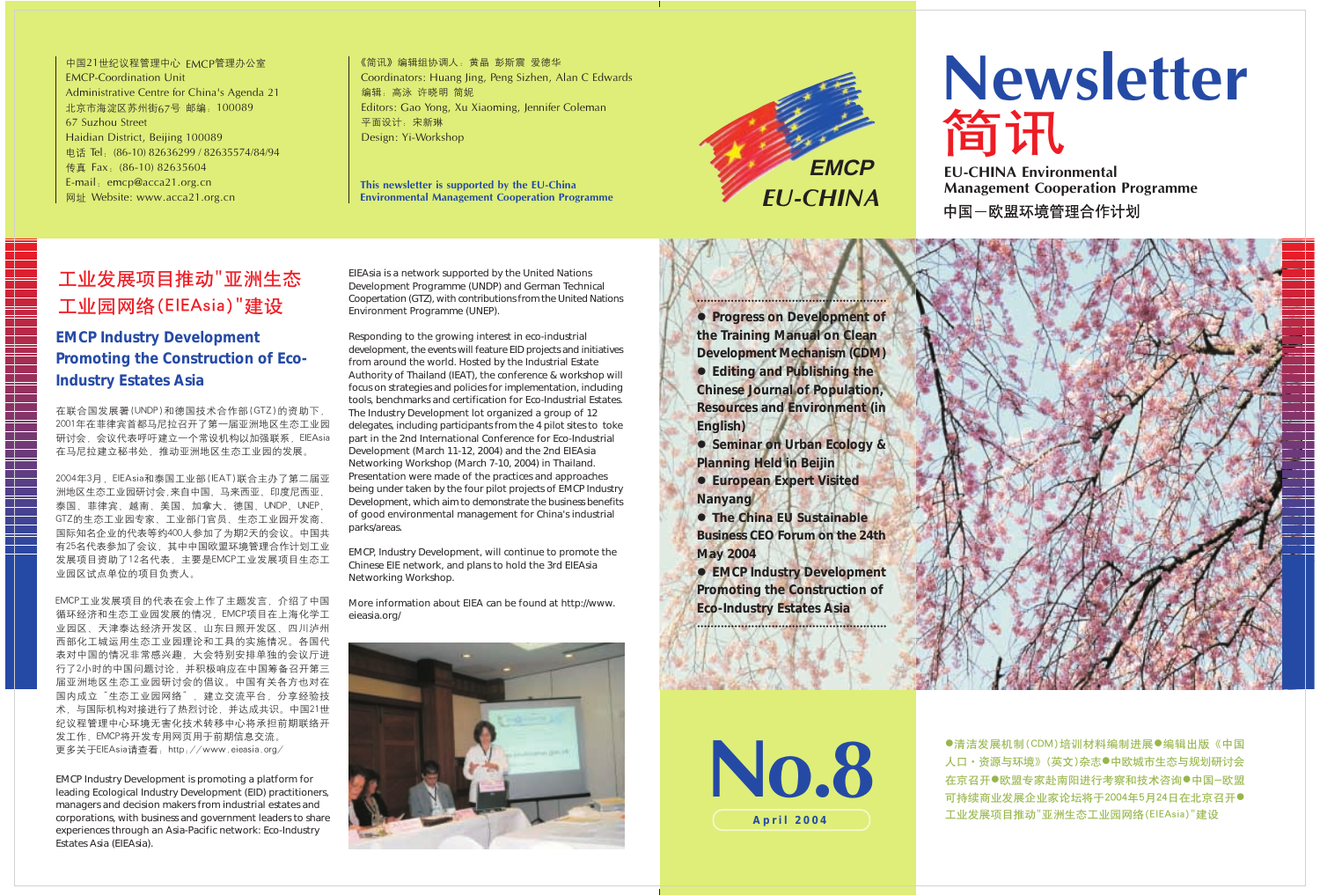

# 清洁发展机制(CDM)培训材 料编制进展

The Climate Change Project in Institutional Development of EU-China Environmental Management

Cooperation Programme are designing and preparing the training activities with the aim of strengthening the decision making capacity in the field of climate change. One of the major topics is on Clean Development Mechanism (CDM), which is the only critical mechanism linking both developed and developing countries in greenhouse gases abatement. Meanwhile, there is high demand to develop a specific training manual on CDM for relevant Chinese decision makers, both in government and in industry sectors. Under this background, the Administrative Centre for China's Agenda 21 and the Department of Environmental Science and Engineering of Tsinghua University jointly carried out the development of textbook on CDM training with the support from Institutional Development of EMCP.

The Chinese Journal of Population, Resources and Environment (in English) has edited and published in January 2004 with the support of EMCP, Lot 4 - Information, Documentation and 研究的大学、科研单位、特别是与国外 有合作项目的研究机构的专家、学者或 在读博士、硕士为读者对象 英文杂志将成为拓展中国和世界在可持 续发展问题上的联系与交流的桥梁。

Between 20 August and 20 October 2003, Mr. Fenno Brunken from the Germany Integration Consult Corporation stayed at Beijing working together with Climate Change Group from Tsinghua University on designing the CDM training materials. Based on the outcomes of Mr. Brunken, the Climate Change Group completed a manuscript of CDM Reader with about 100 thousands of words, which covers various aspects of the CDM, e.g. the main concepts and rationale, operation rules, methodological issues, project management, the role of CDM to sustainable development, the challenge and chance in CDM facing to China, and so on.

The English edition will act as a bridge to enhance the contact and exchanges between China and the world in the international arena of sustainable development issues.

Promotion.

The China Population Resources and Environment (in Chinese), jointly sponsored by the Chinese Society for Sustainable Development, Research Center for Sustainable Development of Shandong Province, ACCA 21 and Shandong Normal University, is the only National academic and policy-guiding periodical taking sustainable development promotion as its aim, and has become the most popular and influential academic journal in the fields of sustainable development in China. Now the Chinese Journal of Population Resources and Environment is to be released quarterly. The purpose is to improve the communication between China and other nations on research and practice of sustainable development. It mainly publishes the latest research productions and new developments in sustainable development fields at home and abroad, reports the latest achievements of practice and application

# 编辑出版《中国人口·资源与环境》

of sustainable development, and introduces the sustainable capabilitybuilding reality and related backgrounds, etc. It includes topics such as, family planning and human health; public sanitation system construction; population quality improvement; natural resources management, development and comprehensive utilization; environmental protection and management; latest evolvement in biodiversity conservation; the application of advanced technology in sustainable development such as life science and micro-electronics; development of green product and green market, etc. Main topics include: articles, to report the latest research achievements and advancement; newsletters, to reflect the newest progress; reviews, to retrospect, evaluate, and prospect related research in China and abroad; background data, information, and pictures, providing background information or description of related research work and institutes.

The target audience of the journal is researchers and scholars in advanced nations and regions in Europe, North America, and Asia, and in China. And it is also given freely to the Representative Organizations of U.N. in China, Consulate of European Union and other countries and the MNC.

On 10 April 2004, the Climate Change Project in Institutional Development of EMCP held an internal workshop at Beijing Fragrant Hill Golden Resources Commerce Hotel. Reviewing the CDM Reader draft and discussing the next training plan were the major topics of the meeting. Besides the team members of the Climate Change Group, which mainly come from the Department of Environmental Science and Engineering, Tsinghua University and the Department of Environmental Economics and Management, Renmin University of China, the participants included Mr. Zhou Hailin, Dr. Duan Maosheng, Dr. Chen Wenying, Mr. Wang Shu, etc.

According to the outcomes of the workshop, the CDM Reader will be further revised to be of about 300 thousands of words, and the contents of some sections will be adjusted to large extent. The detailed working schedule of the revision, including the chief authors and source authors for each chapter, the timetable for submission and review, etc., were also decided in the meeting. The final draft of the Reader is expected to be sent to the publishing house before the mid of June.

m.



在中欧环境管理合作计划 (EMCP) 信息 管理与开发应用项目(IDP)的资助下, 《中国人口·资源与环境》(英文)杂 志于2004年1月正式出版。

**Photo Interests Jr. Joseph T** 

**IBIB**y

由中国可持续发展研究会、山东省可持 续发展研究中心、中国21世纪议程管理 中心和山东师范大学联合主办的《中国 人口·资源与环境》 (中文) 杂志是我 国唯一以可持续发展为办刊宗旨的政策 指导性学术期刊, 多年来,致力于及时地 传播可持续发展研究的最新学术成果和 信息, 目前已发展成为我国可持续发展 理论与实践研究的一面旗帜,在国内有 着广泛的影响。为加强与国际社会在可 持续发展领域的学术交流,编辑出版了 《中国人口·资源与环境》(英文)杂 志,每季度第一个月末出版。主要刊登 国内外可持续发展研究的最新学术成果 和进展,报道可持续发展实践和应用的 最新成果, 介绍可持续发展能力建设的 现状和相关的背景资料等。内容主要包 括: 人口控制与人类健康、公共卫生体 系建设、人口素质提高; 自然资源管理、 开发及综合利用; 环境保护、管理及最 新技术;生物多样性保护及进展;生命 科学、微电子技术等高新科技在可持续 发展领域的应用; 绿色产品及绿色市场 的发展等等。主要栏目设置:学术论文, 主要报告最新学术成果和研究进展;研 究报告, 主要报告最新阶段性学术成果 和研究进展; 学术通讯, 以快报的形式, 反映相关研究的最新进度; 综述, 对国 内外相关研究进行回顾、评价和展望; 资料与背景类、信息、图片,主要是对 相关研究或研究机构作知识性介绍或背 景性描述。

英文杂志主要以欧美及亚洲等地区经济

# (英文)杂志

**Editing and Publishing the Chinese Journal of Population, Resources and Environment (in English)**

发达国家相关研究机构专家、学者为读 者对象,并向联合国驻华机构、欧盟驻 华机构、外国驻华使领馆、外国跨国公 司等赠阅;国内主要以在相关方面开展

**Progress on Development of the Training Manual on Clean Development Mechanism (CDM)**

目前, 中欧环境管理合作计划(EMCP)机 制开发项目中的气候变化专题正在设计 旨在提高气候变化领域决策能力的培训 活动, 其中, 关于清洁发展机制(CDM) 的系统介绍是重要的内容之一。同时, 国内在该领域的培训工作缺乏行之有效 的教材。为此,中国21世纪议程管理中 心和清华大学环境科学与工程系在中欧 环境管理合作计划机制开发项目的支持 下,组织专家开展了CDM培训教材的编 制工作。

2003年8月20日至10月23日, 德国Integration 咨询公司的Fenno Brunken先生来到北京, 与清华大学的专家合作开发CDM培训手 册。在此基础上,清华大学气候变化专 题组编制了拟应用于EMCP后续培训活动 中的CDM培训教材初稿,约10余万字, 包括CDM的基本概念、操作规则、方法 学基础、项目管理、CDM与可持续发展、 中国参与CDM的机遇与挑战等章节。

2004年4月10日, EMCP气候变化专题组 在北京召开了一次工作会议, 重点研究 了CDM培训教材初稿的修改工作, 并讨 论了后续培训活动的计划。除气候变化 专题组成员外,会议还专门邀请了EMCP 机制开发项目中方经理周海林先生、清 华大学核研院CDM专家的段茂盛博士、 陈文颖博士、中国经济信息网王庶先生 等专家出席讨论。

根据本次会议的讨论, CDM教材将在初 稿的基础上进一步完善, 有关章节的内 容也将进行较大调整。会议落实了各章 节的具体负责专家。根据下一步工作计 划, 教材终稿将在6月中旬之前交付出版 社, 并希望能在第一期CDM培训班中与 有关培训人员见面。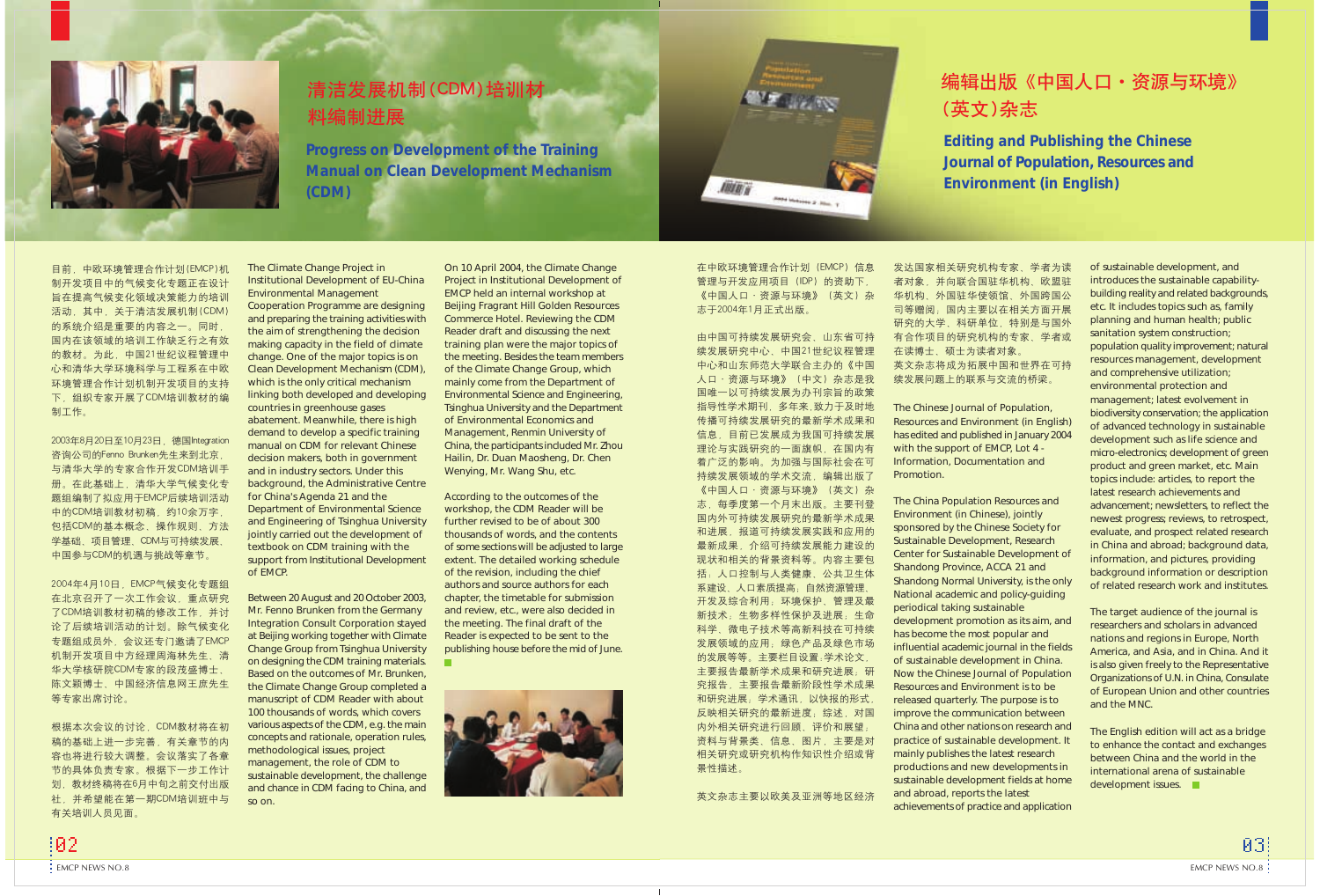To better advance the development of Beijing Huairou Eco-Preferential Mountain and Water Garden Urban Planning Project - one demonstration project of EMCP/LMD, the "Sino-European Urban Ecology & Planning Forum" was held in Beijing.at the end of 2003, jointly organized by the Administrative Center of China's Agenda 21 and Beijing Municipal Technoloigcal Promotion Center for Sustainable Development.

The seminar was attended by directors of both sides of EMCP programs; project managers from both sides of the Local and Municipal Development program (LMD); as well as leaders from relevant commissions and bureaus as Beijing Municipal Development and Reform Committee, Beijing Muncipal Planning

Committee, Beijing Municipal Bureau for Environmental Protection, Beijing Municipal Science and Technology Committee, and Beijing Municipal Forestry Bureau etc.; those present also include more than one hundred officers from the following deparrtments and bureaus of 18 districts and counties of Beijing Municipality, namely: Planning Committee, Planning Bureau, Forestry Bureau, Science and Technology Committee, as well as delegates from some of the village and township governments and the Beijing Municipal Sustainable Community. In addition, relevant leaders and government officials from far awary provinces and cities such as Jinan, Yantai and Hefei etc attended the seminar.

urban ecological environment and urban ecological planning from the techncial perspective,. In the urban management perspective, this seminar also stressed that urban sustainable development is a system project. Therefore, it is of great necessity to strenghten cross directional cooperation and information communication between various government departments to prevent compartmentalization. At the same time, extensive public participation is also an important content of urban sustainable development.  $\blacksquare$ 

As part of the EMCP/LMD, Seminar on Urban Ecology & Planning is a speical topic acitvity aimed at improving abilities for sustainable development in the local areas in China. During the seminar, Mr. David Meyrick, expert in urban planning from UK, was invited to give an introduction on the relevant UK and European urban planning experiences; Beijing Municipal Planning Committee also presented the Beijing Muncipal Urban Development Strategy and Space Planning; delegates from Beijing Municipal Environmental Protection Bureau and Beijing Municipal Forestry

# -345,6789:0;1< **Seminar on Urban Ecology & Planning Held in Beijin**



为了更好地推讲中欧环境管理合作计划 地方与城市发展 (EMCP/LMD) 示范项 目一北京怀柔生态优先的山水园林城市 规划项目的开展, 2003年底, 在中国21 世纪议程管理中心和北京市可持续发展 科技促进中心的共同组织下, "中欧城 市生态与规划研讨会"在北京召开。

中国-欧盟环境管理合作计划中、欧方主 任、地方与城市发展项目中、欧方项目 经理以及北京市发展与改革委员会、北 京市规划委员会、北京市环保局、北京 市科委、北京市林业局有关领导参加了 会议。与会的还有来自京市18个区县计 委、规划局、环保局、林业局、农委、

科委、以及部分乡镇政府和北京市可持 续发展实验区的一百多名管理人员, 此 外, 参加研讨会的还有来自济南、烟台、 合肥等省市的有关领导和官员代表。

"中欧城市生态与规划研讨会"作为《中 欧环境管理合作计划》为提高中国地方 可持续发展能力而进行的一次专题活动. 在该研讨会上,英国城市规划专家David Meyrick先生应邀介绍了英国和欧洲城市 规划相关经验, 北京市规划委员会对北 京市城市发展战略与空间规划进行了介 绍, 北京市环境保护局和北京市林业局 的代表也对北京自然生态保护和第二道 绿化带的建设情况进行了介绍。清华大

学的专家则对北京市城市生态管理与城 市规划的最新动态和成果进行了介绍。

此次研讨会的召开,进一步深化了城市 政府管理人员的可持续发展意识, 从技 术层面上探讨了城市生态环境与城市生 态规划之间的密切关系, 从城市管理角 度上强调了城市可持续发展是一个系统 工程, 各政府部门间加强横向合作和信 息的沟通,避免条块分割的情况出现, 同时广泛的公众参与也是城市可持续发 展的重要内容。

Bureau also presented the current conditions of Beijing natural ecological protection and the second green belt construction conditions. In addition, experts from Tsinghua University also introduced the latest dynamics and achievemsents of the Beijing urban ecological management and urban planning.

This seminar further deepened consciousness of the urban government management personnel on sustainable development, and discussed and explored the intimate relations between